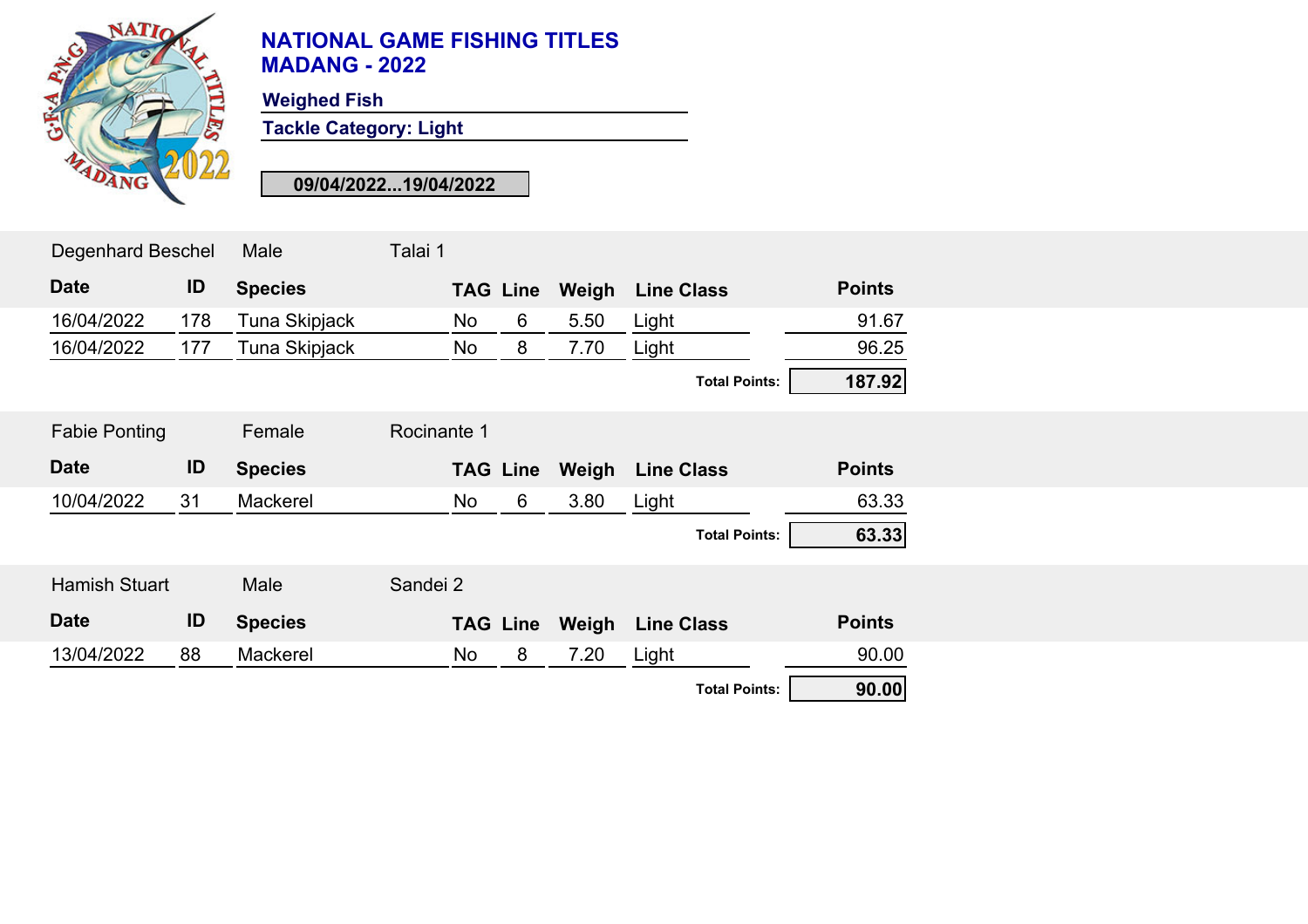

**Weighed Fish**

**Tackle Category: Light**

**09/04/2022...19/04/2022**

| Jason Knight        |                 | Male                  | <b>Backload 1</b> |    |                 |       |                      |               |
|---------------------|-----------------|-----------------------|-------------------|----|-----------------|-------|----------------------|---------------|
| <b>Date</b>         | ID              | <b>Species</b>        |                   |    | <b>TAG Line</b> | Weigh | <b>Line Class</b>    | <b>Points</b> |
| 15/04/2022          | 142             | Tuna DogTooth         |                   | No | 8               | 5.80  | Light                | 72.50         |
| 15/04/2022          | 149             | <b>Trevally Giant</b> |                   | No | 8               | 5.60  | Light                | 70.00         |
|                     |                 |                       |                   |    |                 |       | <b>Total Points:</b> | 142.50        |
| <b>Jason Martin</b> |                 | Male                  | <b>Bikumaro</b>   |    |                 |       |                      |               |
| <b>Date</b>         | ID              | <b>Species</b>        |                   |    | <b>TAG Line</b> | Weigh | <b>Line Class</b>    | <b>Points</b> |
| 10/04/2022          | 12 <sup>°</sup> | Mackerel              |                   | No | $6\phantom{1}$  | 4.80  | Light                | 80.00         |
|                     |                 |                       |                   |    |                 |       | <b>Total Points:</b> | 80.00         |
| <b>Joel Haslett</b> |                 | Male                  | Rum & Coke        |    |                 |       |                      |               |
| <b>Date</b>         | ID              | <b>Species</b>        |                   |    | <b>TAG Line</b> | Weigh | <b>Line Class</b>    | <b>Points</b> |
| 16/04/2022          | 169             | <b>Barracuda</b>      |                   | No | 6               | 5.40  | Light                | 90.00         |
|                     |                 |                       |                   |    |                 |       | <b>Total Points:</b> | 90.00         |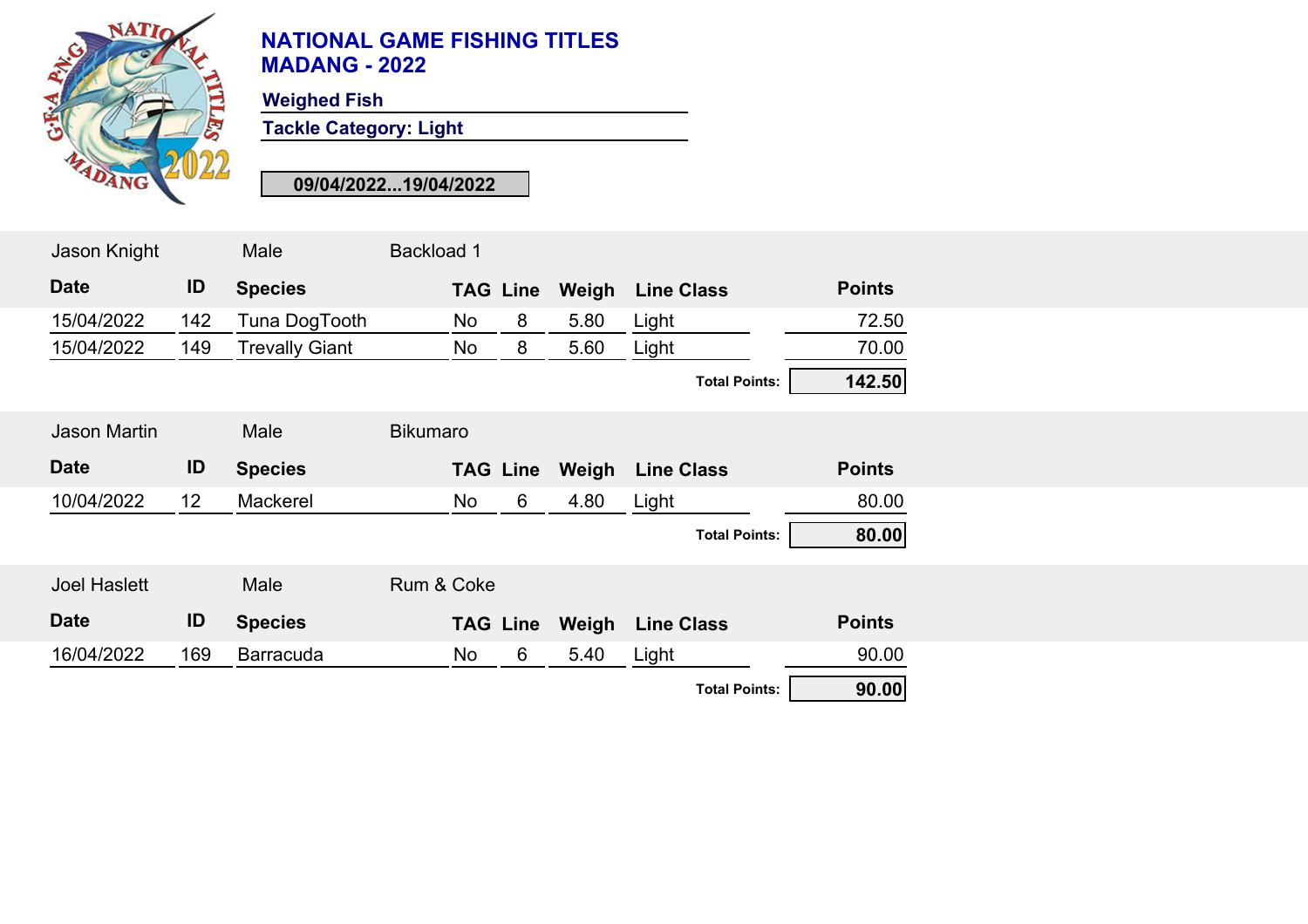

**Weighed Fish**

**Tackle Category: Light**

**09/04/2022...19/04/2022**

| Josh Rema        |    | Male             | Consort 2    |    |                 |       |                      |               |
|------------------|----|------------------|--------------|----|-----------------|-------|----------------------|---------------|
| <b>Date</b>      | ID | <b>Species</b>   |              |    | <b>TAG Line</b> | Weigh | <b>Line Class</b>    | <b>Points</b> |
| 11/04/2022       | 43 | Mackerel         |              | No | 8               | 4.40  | Light                | 55.00         |
|                  |    |                  |              |    |                 |       | <b>Total Points:</b> | 55.00         |
| Keon O'Honlon    |    | Jnr Male         | Manu Tai Jnr |    |                 |       |                      |               |
| <b>Date</b>      | ID | <b>Species</b>   |              |    | <b>TAG Line</b> | Weigh | <b>Line Class</b>    | <b>Points</b> |
| 12/04/2022       | 63 | Mackerel         |              | No | 6               | 8.40  | Light                | 140.00        |
|                  |    |                  |              |    |                 |       | <b>Total Points:</b> | 140.00        |
| Michaela Riddell |    | Female           | Sandei       |    |                 |       |                      |               |
| <b>Date</b>      | ID | <b>Species</b>   |              |    | <b>TAG Line</b> | Weigh | <b>Line Class</b>    | <b>Points</b> |
| 10/04/2022       | 29 | <b>Barracuda</b> |              | No | 8               | 4.70  | Light                | 58.75         |
|                  |    |                  |              |    |                 |       | <b>Total Points:</b> | 58.75         |
| Olivia Babao     |    | Female           | Talai 2      |    |                 |       |                      |               |
| <b>Date</b>      | ID | <b>Species</b>   |              |    |                 |       |                      | <b>Points</b> |
|                  |    |                  |              |    | <b>TAG Line</b> | Weigh | <b>Line Class</b>    |               |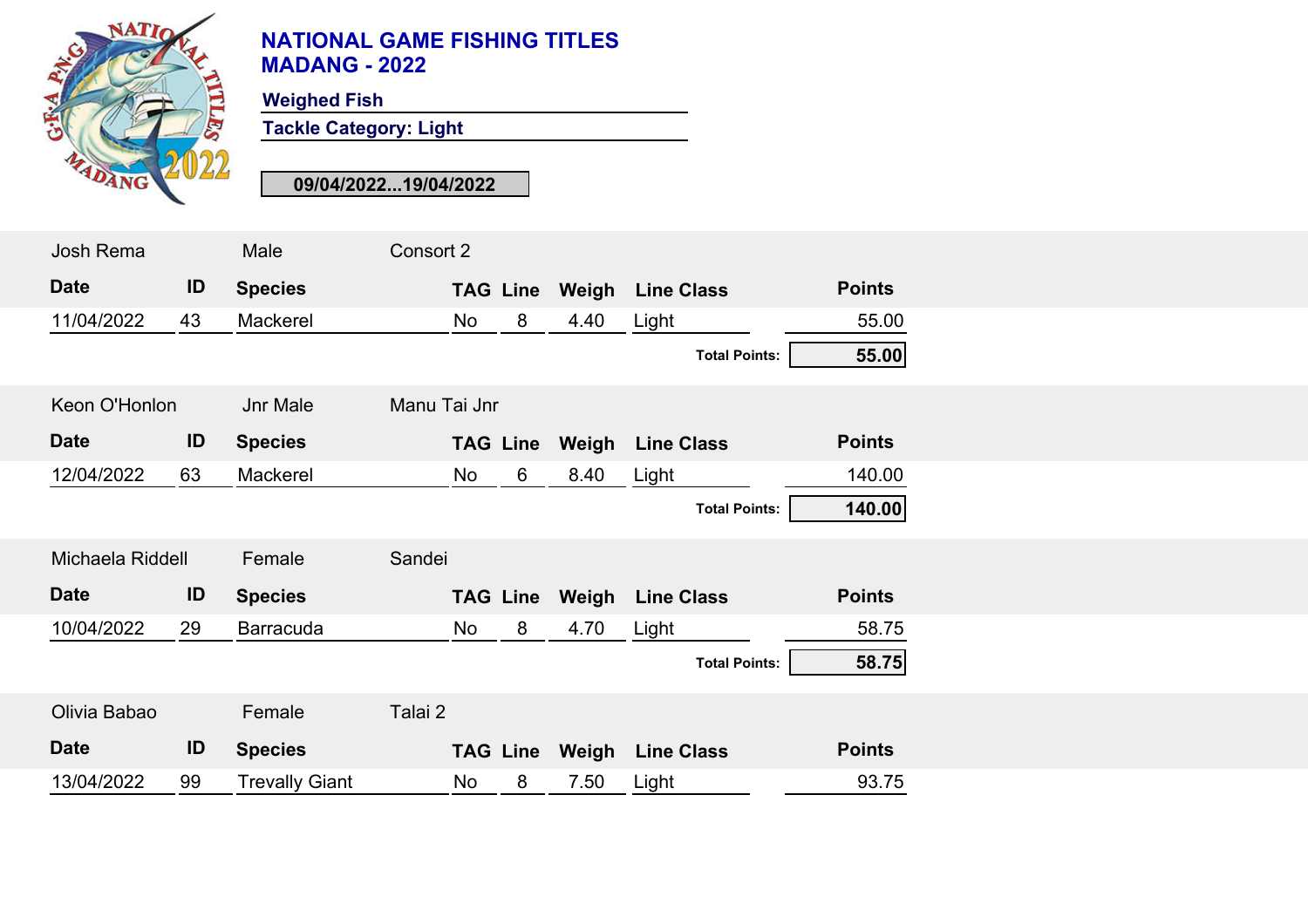|                    | <b>NATIO</b><br>DANG   |     | <b>NATIONAL GAME FISHING TITLES</b><br><b>MADANG - 2022</b><br><b>Weighed Fish</b><br><b>Tackle Category: Light</b><br>09/04/202219/04/2022 |                   |           |                 |       |                         |                      | 76.67         |
|--------------------|------------------------|-----|---------------------------------------------------------------------------------------------------------------------------------------------|-------------------|-----------|-----------------|-------|-------------------------|----------------------|---------------|
| 14/04/2022         |                        | 121 | Mackerel                                                                                                                                    |                   | No        | $6\phantom{1}$  | 4.60  | Light                   | <b>Total Points:</b> | 170.42        |
|                    |                        |     |                                                                                                                                             |                   |           |                 |       |                         |                      |               |
| <b>Rod Ford</b>    |                        |     | Male                                                                                                                                        | PPP <sub>7</sub>  |           |                 |       |                         |                      |               |
| <b>Date</b>        |                        | ID  | <b>Species</b>                                                                                                                              |                   |           | <b>TAG Line</b> |       | <b>Weigh</b> Line Class |                      | <b>Points</b> |
| 16/04/2022         |                        | 175 | Mackerel                                                                                                                                    |                   | No        | 8               | 8.60  | Light                   |                      | 107.50        |
|                    |                        |     |                                                                                                                                             |                   |           |                 |       |                         | <b>Total Points:</b> | 107.50        |
| <b>Wayne Baker</b> |                        |     | Male                                                                                                                                        | <b>Backload 1</b> |           |                 |       |                         |                      |               |
| <b>Date</b>        |                        | ID  | <b>Species</b>                                                                                                                              |                   |           | <b>TAG Line</b> | Weigh | <b>Line Class</b>       |                      | <b>Points</b> |
| 15/04/2022         |                        | 133 | Wahoo                                                                                                                                       |                   | <b>No</b> | 8               | 4.60  | Light                   |                      | 57.50         |
| 15/04/2022         |                        | 150 | <b>Trevally Giant</b>                                                                                                                       |                   | <b>No</b> | 8               | 4.40  | Light                   |                      | 55.00         |
| 15/04/2022         |                        | 158 | Mackerel                                                                                                                                    |                   | No        | 8               | 4.80  | Light                   |                      | 60.00         |
| 15/04/2022         |                        | 164 | Tuna DogTooth                                                                                                                               |                   | No        | 8               | 6.40  | Light                   |                      | 80.00         |
|                    |                        |     |                                                                                                                                             |                   |           |                 |       |                         | <b>Total Points:</b> | 252.50        |
|                    |                        |     |                                                                                                                                             |                   |           |                 |       |                         |                      |               |
|                    | <b>William Wallace</b> |     | Male                                                                                                                                        | Consort 2         |           |                 |       |                         |                      |               |
| <b>Date</b>        |                        | ID  | <b>Species</b>                                                                                                                              |                   |           | <b>TAG Line</b> | Weigh | <b>Line Class</b>       |                      | <b>Points</b> |